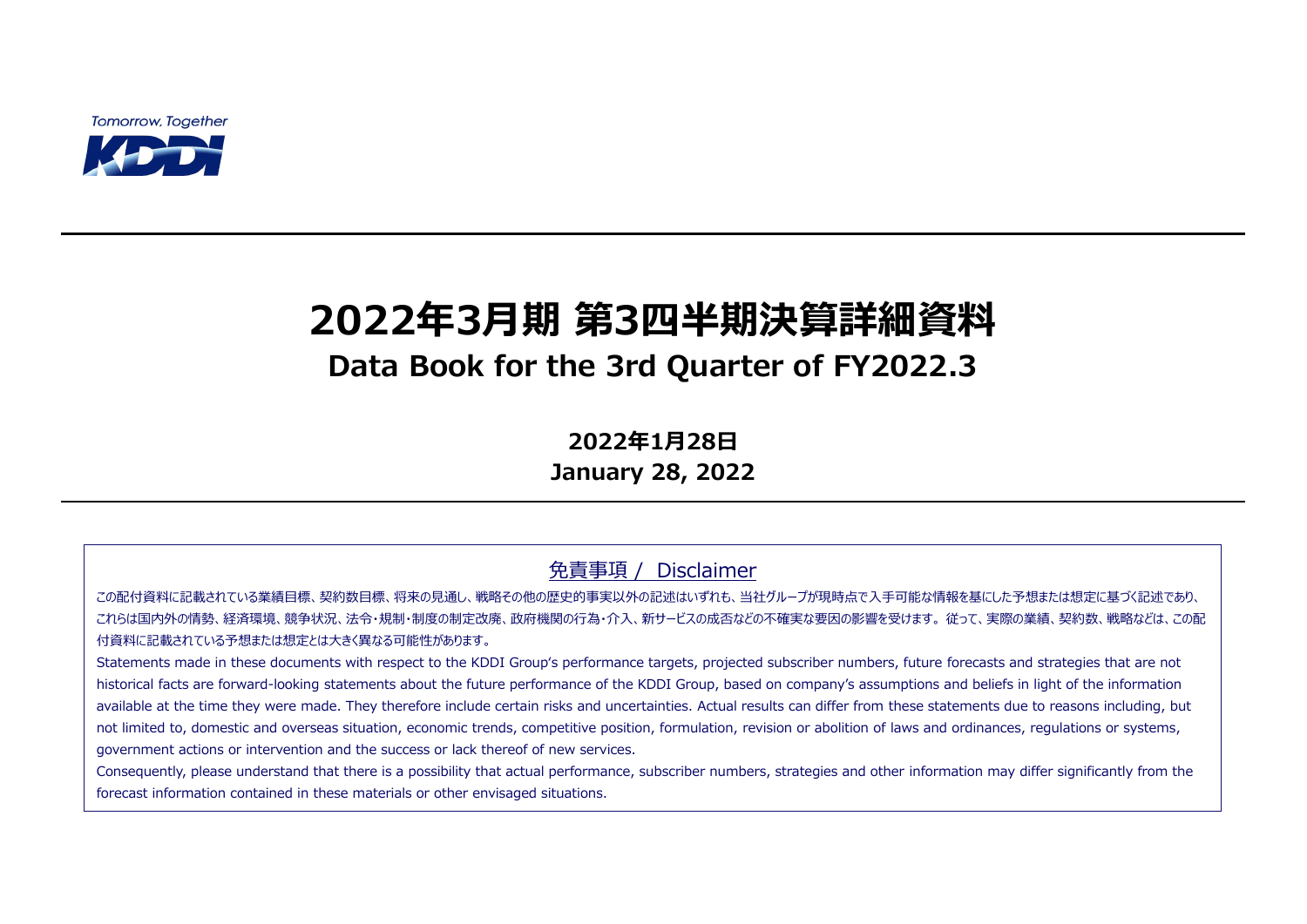# **決算概要(連結ベース) / Financial Results Summary (Consolidated)**

**Unit: 百万円 / Millions of Yen**

**Unit: 百万円 / Millions of Yen**

| 連結                                                                             |           |           | FY2021.3  |           |                 |            |           | FY2022.3  |           |                    |                                   |
|--------------------------------------------------------------------------------|-----------|-----------|-----------|-----------|-----------------|------------|-----------|-----------|-----------|--------------------|-----------------------------------|
| <b>Consolidated Statement</b>                                                  | 1Q        | 2Q        | 3Q        | <b>4Q</b> | 通期<br>Full-year | <b>1Q</b>  | 2Q        | 3Q        | <b>4Q</b> | 累計<br><b>Total</b> | 通期予想<br><b>Full-year Forecast</b> |
| 売上高<br><b>Operating revenue</b>                                                | 1,242,679 | 1,294,516 | 1,386,579 | 1,388,825 | 5,312,599       | ,300,264   | 1,324,896 | 1,388,666 |           | 4,013,826          | 5,350,000                         |
| 営業利益<br>Operating income                                                       | 290,718   | 298,045   | 282,279   | 166,353   | 1,037,395       | 299,193    | 273,882   | 301,496   |           | 874,571            | 1,050,000                         |
| 営業利益率<br>Operating margin                                                      | 23.4%     | $23.0\%$  | 20.4%     | 12.0%     | 19.5%           | 23.0%      | 20.7%     | 21.7%     |           | 21.8%              | 19.6%                             |
| 親会社の所有者に帰属する当期利益<br>Profit for the period attributable to owners of the parent | 182,324   | 190,575   | 175,826   | 102,770   | 651,496         | 189,890    | 171,580   | 192,751   |           | 554,221            | 655,000                           |
| フリー・キャッシュ・フロー<br><b>Free cash flows</b>                                        | 52,820    | 322,544   | 187,890   | 459,988   | 1,023,241       | $-184,599$ | 273,829   | 74,565    |           | 163,795            | 670,000                           |
| 減価償却費及び償却費<br>Depreciation and amortization                                    | 174,702   | 176,288   | 182,684   | 193,764   | 727,438         | 185,028    | 185,411   | 174,622   |           | 545,061            | 750,000                           |
| 固定資産除却費<br><b>Retirement of fixed assets</b>                                   | 1,751     | 2,682     | 2,927     | 6,581     | 13,942          | 1,590      | 2,119     | 2,247     |           | 5,957              | 10,000                            |
| 設備投資額(支払)<br>Capex (cash flow basis)                                           | 165,086   | 129,609   | 157,403   | 175,809   | 627,907         | 197,441    | 155,950   | 169,209   |           | 522,600            | 630,000                           |
| <b>EBITDA</b>                                                                  | 468,612   | 477,055   | 467,926   | 372,577   | 1,786,170       | 485,827    | 461,411   | 478,392   |           | 1,425,630          | 1,810,000                         |
| EBITDAマージン<br><b>EBITDA</b> margin                                             | 37.7%     | 36.9%     | 33.7%     | 26.8%     | 33.6%           | 37.4%      | 34.8%     | 34.4%     |           | 35.5%              | 33.8%                             |

| 連結                                                                                       |                  |                    | FY2021.3                 |                    |                    |                    | FY2022.3                 |  |                         | 22年3月末 予想       |
|------------------------------------------------------------------------------------------|------------------|--------------------|--------------------------|--------------------|--------------------|--------------------|--------------------------|--|-------------------------|-----------------|
| <b>Consolidated Statement</b>                                                            | 20年6月末<br>Jun-20 | 20年9月末<br>$Sep-20$ | 20年12月末<br><b>Dec-20</b> | 21年3月末<br>$Mar-21$ | 21年6月末<br>$Jun-21$ | 21年9月末<br>$Sep-21$ | 21年12月末<br><b>Dec-21</b> |  | 22年3月末<br><b>Mar-22</b> | Mar-22 Forecast |
| 資産<br>Total assets                                                                       | 9,649,450        | 9,898,023          | 10,160,505               | 10,535,326         | 10,288,708         | 10,577,467         | 10,840,116               |  |                         |                 |
| 資本<br>Total equity                                                                       | 4,894,116        | 5,101,777          | 5,104,142                | 5,259,469          | 5,249,165          | 5,402,436          | 5,421,867                |  |                         |                 |
| 親会社所有者帰属持分比率<br>Ratio of equity attributable to owners of the parent<br>lto total assets | 46.0%            | 46.8%              | 45.4%                    | 45.2%              | 46.3%              | 46.3%              | 45.2%                    |  |                         |                 |
| 1株当たり親会社所有者帰属持分(円)<br>Equity per share attributable to owners of the parent              | ¥1,928           | ¥2,013             | ¥2,025                   | ¥2,092             | 42,110             | ¥2,181             | ¥2,199                   |  |                         |                 |
| 有利子負債残高<br>Interest-bearing debt                                                         | 1,845,270        | 1,636,968          | 1,673,364                | 1,645,481          | 1,714,037          | 1,667,108          | 1,770,245                |  |                         |                 |
| 現預金控除後<br>Net debt                                                                       | 1,468,740        | 1,176,343          | 1,246,151                | 835,678            | 1,274,221          | 1,107,217          | 1,248,091                |  |                         |                 |
| Debt/EBITDA (倍)<br>Debt/EBITDA ratio                                                     |                  |                    |                          | 0.92               |                    |                    |                          |  |                         |                 |
| <b>ID/Eレシオ (倍)</b><br>Debt/Equity ratio                                                  | 0.42             | 0.35               | 0.36                     | 0.35               | 0.36               | 0.34               | 0.36                     |  |                         |                 |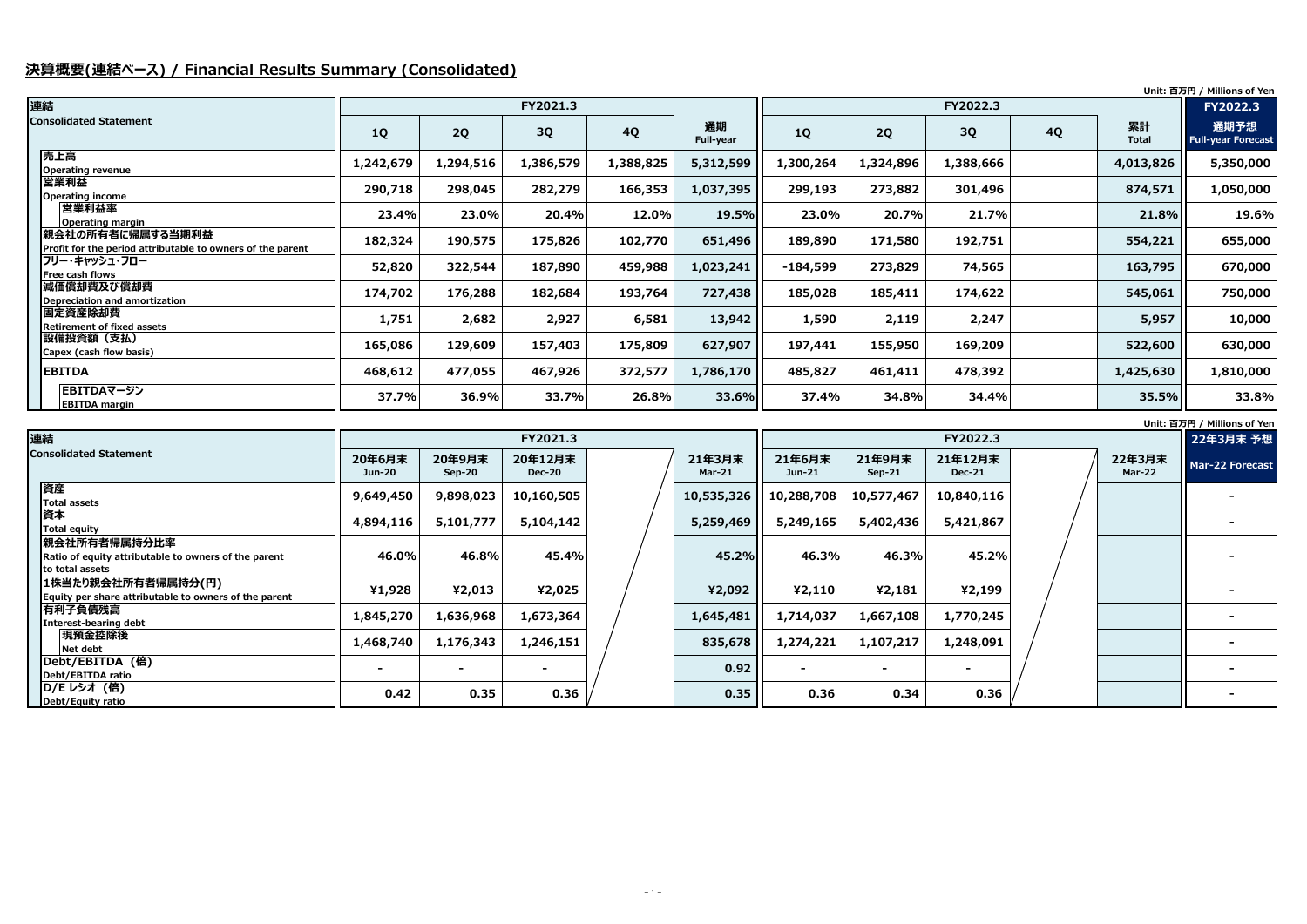# **決算概要 (パーソナル) / Financial Results Summary (Personal Services)**

|                                                                                                                                                                 |           |           |           |           |                 |           |           |           |           |                    | Unit: 百万円 / Millions of Yen       |
|-----------------------------------------------------------------------------------------------------------------------------------------------------------------|-----------|-----------|-----------|-----------|-----------------|-----------|-----------|-----------|-----------|--------------------|-----------------------------------|
| パーソナルセグメント                                                                                                                                                      |           |           | FY2021.3  |           |                 |           |           | FY2022.3  |           |                    | FY2022.3                          |
| <b>Personal Services segment</b>                                                                                                                                | 1Q        | 2Q        | <b>3Q</b> | <b>4Q</b> | 通期<br>Full-year | <b>1Q</b> | 2Q        | 3Q        | <b>4Q</b> | 累計<br><b>Total</b> | 通期予想<br><b>Full-year Forecast</b> |
| 売上高<br><b>Operating revenue</b>                                                                                                                                 | 1,073,881 | 1,118,964 | 1,207,301 | 1,184,971 | 4,585,116       | 1,120,169 | 1,137,529 | 1,196,637 |           | 3,454,335          | 4,590,000                         |
| グループ外売上 (外部顧客への売上高)<br>Revenue from external customers                                                                                                          | 1,055,159 | 1,098,337 | 1,188,604 | 1,164,311 | 4,506,412       | 1,103,986 | 1,119,019 | 1,179,101 |           | 3,402,106          |                                   |
| モバイル通信料収入<br><b>Mobile communications revenues</b>                                                                                                              | 422,420   | 431,693   | 436,366   | 431,555   | 1,722,034       | 432,918   | 432,922   | 431,656   |           | 1,297,496          |                                   |
| うち、マルチブランド通信ARPU収入<br>Of Multi-Brand communications ARPU revenues                                                                                               | 411,547   | 416,072   | 417,523   | 409,654   | 1,654,795       | 399,890   | 397,285   | 391,570   |           | 1,188,745          |                                   |
| マルチブランド付加価値ARPU収入<br>(補償、auでんき等含む)<br>Multi-Brand value-added ARPU revenues<br>(Including Handset Repair and Compensation revenues,<br>au Denki, etc. revenues) | 129,699   | 146,357   | 146,431   | 158,671   | 581,159         | 138,001   | 157,355   | 163,034   |           | 458,390            |                                   |
| 固定通信料収入<br><b>Fixed-line communications revenues</b>                                                                                                            | 201,651   | 203,023   | 204,319   | 205,065   | 814,059         | 204,846   | 203,952   | 204,615   |           | 613,412            |                                   |
| 端末販売収入等<br>Handset revenues etc.                                                                                                                                | 146,646   | 145,298   | 227,844   | 181,451   | 701,239         | 183,193   | 167,835   | 210,492   |           | 561,520            |                                   |
| その他<br><b>Others</b>                                                                                                                                            | 154,743   | 171,966   | 173,644   | 187,569   | 687,922         | 145,029   | 156,955   | 169,304   |           | 471,288            |                                   |
| セグメント間売上<br>Inter-segment revenue or transfers                                                                                                                  | 18,721    | 20,627    | 18,697    | 20,659    | 78,704          | 16,183    | 18,510    | 17,537    |           | 52,229             |                                   |
| 営業利益<br>Operating income                                                                                                                                        | 243,170   | 251,904   | 235,086   | 132,698   | 862,858         | 250,622   | 224,421   | 249,099   |           | 724,142            | 863,000                           |
| 減価償却費及び償却費<br>Depreciation and amortization                                                                                                                     | 154,469   | 155,599   | 161,867   | 171,797   | 643,732         | 163,475   | 163,685   | 155,265   |           | 482,426            | 657,000                           |
| 固定資産除却費<br><b>Retirement of fixed assets</b>                                                                                                                    | 1,641     | 2,575     | 2,804     | 5,855     | 12,874          | 1,489     | 2,000     | 2,036     |           | 5,525              | 10,000                            |
| <b>EBITDA</b>                                                                                                                                                   | 400,720   | 410,085   | 399,769   | 315,620   | 1,526,194       | 415,601   | 390,106   | 406,400   |           | 1,212,108          | 1,530,000                         |
| EBITDAマージン<br><b>EBITDA margin</b>                                                                                                                              | 37.3%     | 36.6%     | 33.1%     | 26.6%     | 33.3%           | 37.1%     | 34.3%     | 34.0%     |           | 35.1%              | 33.3%                             |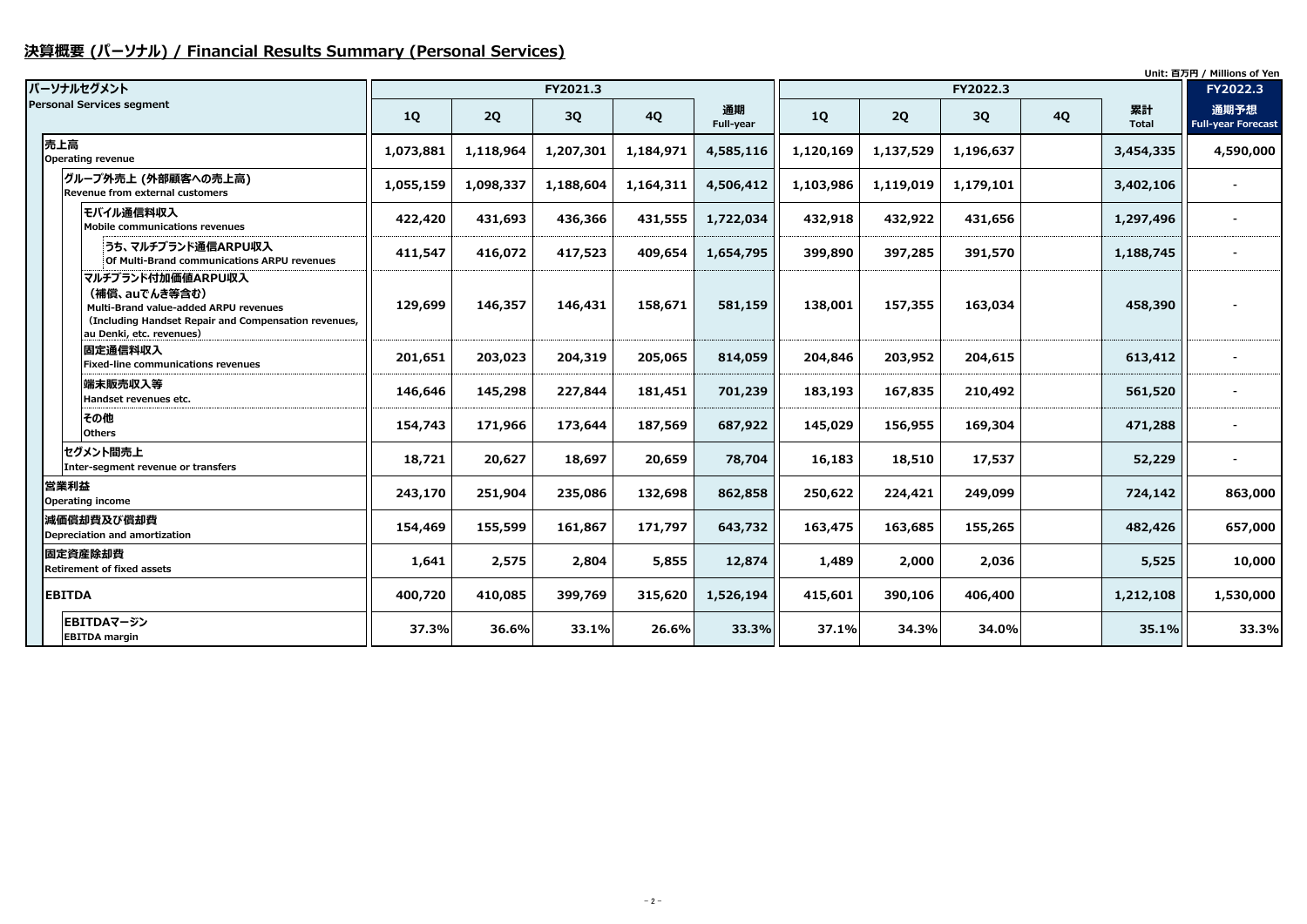# **決算概要 (ビジネス / その他) / Financial Results Summary (Business Services / Others)**

**Unit: 百万円 / Millions of Yen**

**Unit: 百万円 / Millions of Yen**

| ビジネスセグメント*                                              |           |         | FY2021.3 |           |                 | FY2022.3  |           |         |           |                    | FY2022.3                          |
|---------------------------------------------------------|-----------|---------|----------|-----------|-----------------|-----------|-----------|---------|-----------|--------------------|-----------------------------------|
| <b>Business Services segment</b>                        | <b>1Q</b> | 2Q      | 3Q       | <b>4Q</b> | 通期<br>Full-year | <b>1Q</b> | <b>2Q</b> | 3Q      | <b>4Q</b> | 累計<br><b>Total</b> | 通期予想<br><b>Full-year Forecast</b> |
| 売上高<br>Operating revenue                                | 235,158   | 243,613 | 247,155  | 270,704   | 996,629         | 245,271   | 254,516   | 257,334 |           | 757,121            | 1,020,000                         |
| グループ外売上 (外部顧客への売上高) <br>Revenue from external customers | 183,519   | 191,389 | 192,696  | 217,271   | 784,876         | 192,640   | 200,781   | 203,018 |           | 596,439            |                                   |
| セグメント間売上<br>Inter-segment revenue or transfers          | 51,639    | 52,223  | 54,458   | 53,433    | 211,754         | 52,630    | 53,735    | 54,316  |           | 160,682            |                                   |
| 営業利益<br><b>Operating income</b>                         | 45,884    | 44,576  | 44,498   | 32,527    | 167,486         | 44,391    | 47,881    | 49,450  |           | 141,722            | 184,000                           |
| 減価償却費及び償却費<br>Depreciation and amortization             | 20,708    | 21,065  | 21,306   | 22,263    | 85,342          | 21,986    | 22,205    | 19,825  |           | 64,015             | 85,000                            |
| 固定資産除却費<br><b>Retirement of fixed assets</b>            | 110       | 108     | 117      | 717       | 1,052           | 101       | 119       | 177     |           | 397                |                                   |
| <b>EBITDA</b>                                           | 66,702    | 65,782  | 65,945   | 56,110    | 254,539         | 66,478    | 70,205    | 69,478  |           | 206,160            | 269,000                           |
| EBITDAマージン<br><b>EBITDA</b> margin                      | 28.4%     | 27.0%   | 26.7%    | 20.7%     | 25.5%           | 27.1%     | 27.6%     | 27.0%   |           | 27.2%              | 26.4%                             |

**\* 2022年3月期より、一部連結子会社のセグメントを「その他」から「ビジネスセグメント」へ変更しております。これに伴い、2021年3月期について、組替後の実績に変更しております。 From FY2022.3, the segment of some consolidated companies has been transferred to "Business Services segment" from "Others."** 

**In accordance with this transfer, stated figures for FY2021.3 retroactively reflect reclassification of segment.**

| その他*          |                                                        |             |             | FY2021.3 |           |                 |             |        | <b>PHILE EXPLITE</b> FINITIONS OF TUR<br>FY2022.3 |           |                    |                                   |
|---------------|--------------------------------------------------------|-------------|-------------|----------|-----------|-----------------|-------------|--------|---------------------------------------------------|-----------|--------------------|-----------------------------------|
| <b>Others</b> |                                                        | <b>1Q</b>   | 2Q          | 3Q       | <b>4Q</b> | 通期<br>Full-year | 1Q          | 2Q     | 3Q                                                | <b>4Q</b> | 累計<br><b>Total</b> | 通期予想<br><b>Full-year Forecast</b> |
|               | 売上高<br>Operating revenue                               | 15,485      | 17,547      | 18,292   | 21,779    | 73,103          | 18,355      | 19,703 | 21,648                                            |           | 59,705             |                                   |
|               | グループ外売上 (外部顧客への売上高)<br>Revenue from external customers | 4,001       | 4,790       | 5,279    | 7,242     | 21,312          | 3,637       | 5,096  | 6,547                                             |           | 15,281             |                                   |
|               | セグメント間売上<br>Inter-segment revenue or transfers         | 11,484      | 12,758      | 13,014   | 14,537    | 51,791          | 14,717      | 14,606 | 15,101                                            |           | 44,424             |                                   |
|               | 営業利益<br><b>Operating income</b>                        | 1,732       | 1,795       | 2,555    | 462       | 6,545           | 5,103       | 1,773  | 3,049                                             |           | 9,925              |                                   |
|               | 減価償却費及び償却費<br>Depreciation and amortization            | 413         | 531         | 410      | 610       | 1,964           | 511         | 476    | 500                                               |           | 1,487              |                                   |
|               | 固定資産除却費<br><b>Retirement of fixed assets</b>           | $\mathbf 0$ | $\mathbf 0$ | 6        | 22        | 29              | $\mathbf 0$ | 4      | 35                                                |           | 40                 |                                   |
|               | <b>EBITDA</b>                                          | 2,145       | 2,326       | 2,972    | 1,101     | 8,544           | 5,614       | 2,253  | 3,585                                             |           | 11,452             |                                   |
|               | EBITDAマージン<br><b>EBITDA</b> margin                     | 13.9%       | 13.3%       | 16.2%    | 5.1%      | 11.7%           | 30.6%       | 11.4%  | 16.6%                                             |           | 19.2%              |                                   |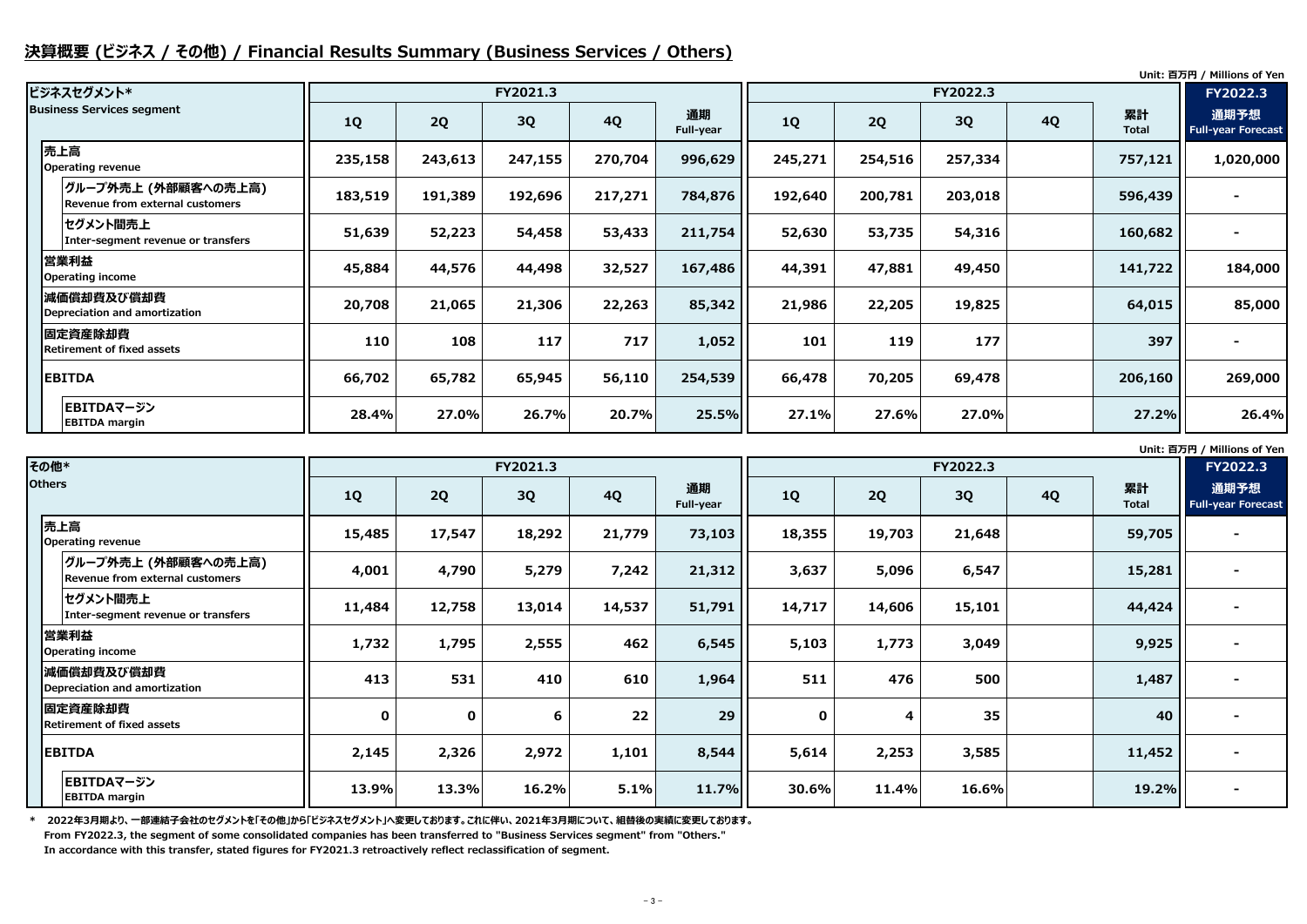### **主要オペレーションデータ / Major Operational Data**

**連結 / Consolidated basis**

#### **パーソナルセグメント / Personal Services segment**

**\*1 auひかり+コミュファ光+auひかりちゅら(OCT)+ひかりJ+BIGLOBE光など / au HIKARI+Commuf@-hikari+au HIKARI Chura(OCT)+HIKARI J+BIGLOBE HIKARI and others**

| 累計契約数                 |                             |                | FY2021.3 |          |               |  |        | FY2022.3      |          |               |  |        | 22年3月末 予想       |
|-----------------------|-----------------------------|----------------|----------|----------|---------------|--|--------|---------------|----------|---------------|--|--------|-----------------|
| <b>Subscriptions</b>  |                             |                | 20年6月末   | 20年9月末   | 20年12月末       |  | 21年3月末 | 21年6月末        | 21年9月末   | 21年12月末       |  | 22年3月末 | <b>Mar-22</b>   |
|                       |                             |                | Jun-20   | $Sep-20$ | <b>Dec-20</b> |  | Mar-21 | <b>Jun-21</b> | $Sep-21$ | <b>Dec-21</b> |  | Mar-22 | <b>Forecast</b> |
| モバイル<br><b>Mobile</b> | au累計契約数<br>au subscriptions | (千契約/Thousand) | 59,243   | 59,935   | 60,121        |  | 60,398 | 60,567        | 60,758   | 61,428        |  |        |                 |
| 固定<br>Fixed-line      | $\mid$ FTTH $^{*1}$         | (千回線/Thousand) | 4,685    | 4,759    | 4,823         |  | 4,858  | 4,906         | 4,941    | 4,986         |  |        | 4,935           |

| 累計契約数                                   |                      |                                                                                                                                    |                 | FY2021.3                |                         |                          |           |                    | FY2022.3                |                    |                          |           |                         |                                      |
|-----------------------------------------|----------------------|------------------------------------------------------------------------------------------------------------------------------------|-----------------|-------------------------|-------------------------|--------------------------|-----------|--------------------|-------------------------|--------------------|--------------------------|-----------|-------------------------|--------------------------------------|
| <b>Subscriptions</b>                    |                      |                                                                                                                                    |                 | 20年6月末<br><b>Jun-20</b> | 20年9月末<br><b>Sep-20</b> | 20年12月末<br><b>Dec-20</b> |           | 21年3月末<br>$Mar-21$ | 21年6月末<br><b>Jun-21</b> | 21年9月末<br>$Sep-21$ | 21年12月末<br><b>Dec-21</b> |           | 22年3月末<br><b>Mar-22</b> | <b>Mar-22</b><br><b>Forecast</b>     |
| モバイル                                    | <b>Group IDs</b>     | グループID数                                                                                                                            | (千契約/Thousand)  | 31,468                  | 31,500                  | 31,507                   |           | 31,511             | 31,386                  | 31,366             | 31,559                   |           |                         | 31,800                               |
| <b>Mobile</b>                           |                      | 4G LTE + 5G累計契約数 *2<br>4G LTE+5G Total subscriptions                                                                               | (千契約/Thousand)  | 27,423                  | 27,947                  | 28,357                   |           | 28,917             | 29,265                  | 29,783             | 30,398                   |           |                         |                                      |
|                                         | $FTTH$ <sup>*1</sup> |                                                                                                                                    | (千回線/Thousand)  | 4,655                   | 4,729                   | 4,793                    |           | 4,827              | 4,874                   | 4,908              | 4,951                    |           |                         | 4,900                                |
| 固定                                      |                      | RGU対象世帯数<br>Households applicable to RGU                                                                                           | (千世帯/Thousand)  | 5,540                   | 5,555                   | 5,567                    |           | 5,559              | 5,588                   | 5,587              | 5,588                    |           |                         |                                      |
| <b>Fixed-line</b>                       |                      | <b>CATV RGU</b>                                                                                                                    | (FRGU/Thousand) | 11,482                  | 11,514                  | 11,539                   |           | 11,524             | 11,564                  | 11,569             | 11,568                   |           |                         |                                      |
|                                         |                      | バンドル率<br><b>Bundle ratio</b>                                                                                                       | (サービス/Services) | 2.07                    | 2.07                    | 2.07                     |           | 2.07               | 2.07                    | 2.07               | 2.07                     |           |                         |                                      |
| 各種指標                                    |                      |                                                                                                                                    |                 |                         |                         | FY2021.3                 |           |                    |                         |                    | FY2022.3                 |           |                         | FY2022.3                             |
| <b>Indicators</b>                       |                      |                                                                                                                                    |                 | 1Q                      | 2Q                      | 3Q                       | <b>4Q</b> | 通期<br>Full-year    | <b>1Q</b>               | 2Q                 | 3Q                       | <b>4Q</b> | 累計<br><b>Total</b>      | 通期予想<br><b>Full-year</b><br>Forecast |
| マルチブランド総合ARPU<br>Multi-Brand Total ARPU |                      |                                                                                                                                    | (円/Yen)         | 5,730                   | 5,970                   | 5,990                    | 6,070     | 5,940              | 5,760                   | 5,960              | 5,950                    |           |                         | $\qquad \qquad \blacksquare$         |
|                                         |                      | マルチブランド通信ARPU<br><b>Multi-Brand communications ARPU</b>                                                                            | (円/Yen)         | 4,360                   | 4,410                   | 4,440                    | 4,380     | 4,400              | 4,280                   | 4,270              | 4,200                    |           |                         | 4,200                                |
|                                         |                      | マルチブランド付加価値ARPU<br>(補償、auでんき等含む)<br>Multi-Brand value-added ARPU<br>(Including Handset Repair and<br>Compensation, au Denki, etc.) | (円/Yen)         | 1,370                   | 1,550                   | 1,560                    | 1,690     | 1,540              | 1,480                   | 1,690              | 1,750                    |           |                         |                                      |
| マルチブランド解約率<br>Multi-Brand churn rate    |                      |                                                                                                                                    | (9/6)           | 0.44                    | 0.53                    | 0.57                     | 0.76      | 0.58               | 0.83                    | 0.74               | 0.79                     |           |                         |                                      |
| 端末出荷台数<br>Number of units shipped       |                      |                                                                                                                                    | (千台/Thousand)   | 1,550                   | 1,900                   | 2,490                    | 2,210     | 8,160              | 2,100                   | 2,130              | 2,500                    |           | 6,720                   |                                      |

**\*2 VoLTE非対応の4G LTE契約数は除きます。/ Subscriptions of 4G LTE that does not support VoLTE are excluded.**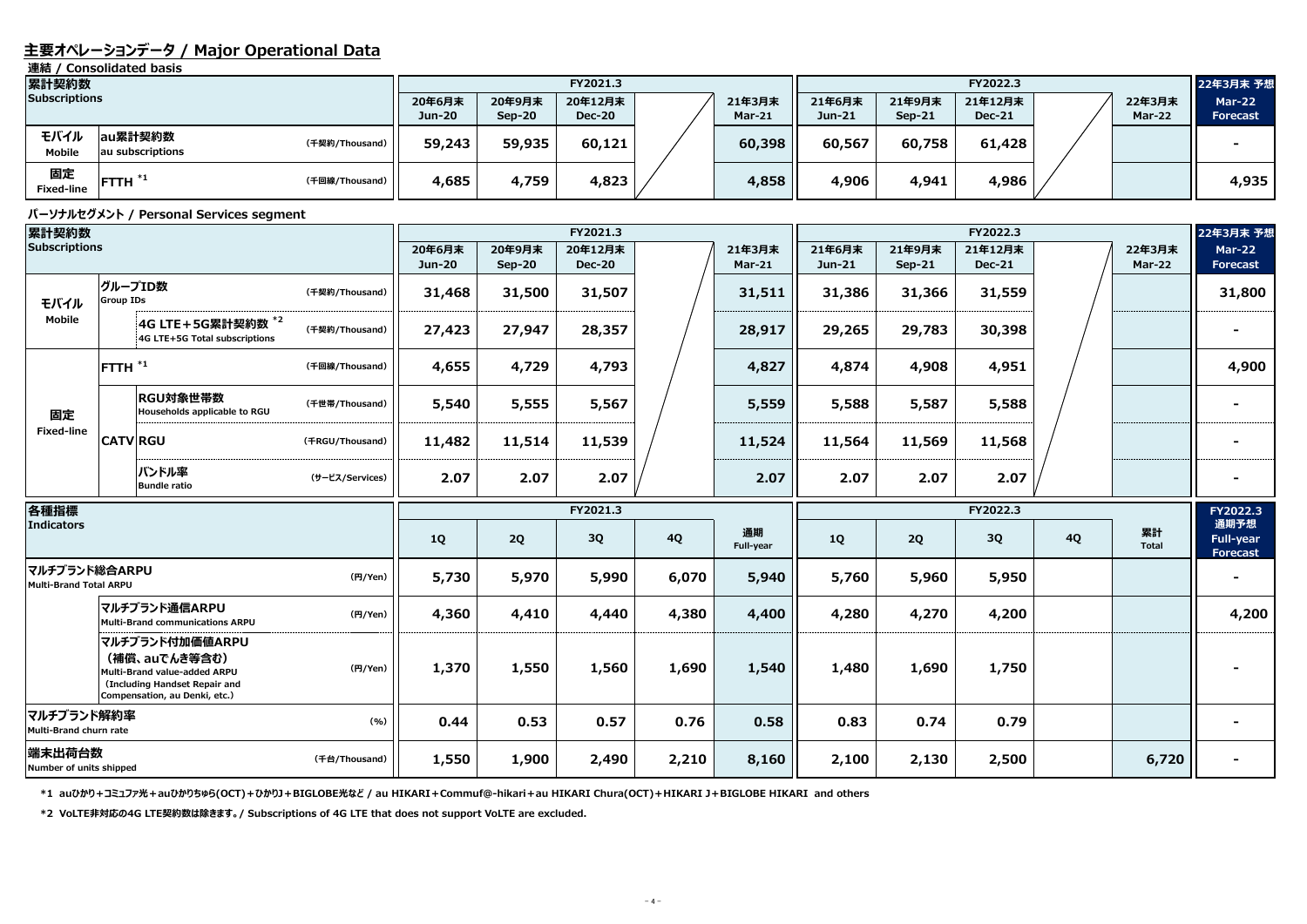## **主要オペレーションデータ / Major Operational Data**

**パーソナルセグメント・ビジネスセグメント / Personal Services segment・Business Services segment**

**\*1 ①au PAY 決済額+②au PAY カード 決済額+③auかんたん決済 決済額+④auじぶん銀行 決済額+⑤ローン実行額**

**Settlement amounts of ①au PAY ②au PAY Card ③au Carrier billing and ④au Jibun Bank in addition to ⑤the transaction amount of loan from au Jibun Bank**

| 各種指標                                                  |                                                                      |                       |                         |                    | FY2021.3                 |           |                         | FY2022.3           |                    |                          |           |                    | FY2022.3                          |  |
|-------------------------------------------------------|----------------------------------------------------------------------|-----------------------|-------------------------|--------------------|--------------------------|-----------|-------------------------|--------------------|--------------------|--------------------------|-----------|--------------------|-----------------------------------|--|
| <b>Indicators</b>                                     |                                                                      |                       | <b>1Q</b>               | 2Q                 | 3Q                       | <b>4Q</b> | 通期<br>Full-year         | <b>1Q</b>          | 2Q                 | 3Q                       | <b>4Q</b> | 累計<br><b>Total</b> | 通期予想<br><b>Full-year Forecast</b> |  |
| ライフデザイン領域 売上高<br>Life Design Domain Sales             |                                                                      | (十億円/Billions of Yen) | 283.0                   | 321.0              | 337.0                    | 365.0     | 1,305.0                 | 297.0              | 336.0              | 353.0                    |           | 987.0              | 1,440.0                           |  |
| ライフデザイン領域 営業利益<br>Life Design Domain Operating income |                                                                      | (十億円/Billions of Yen) | 50.0                    | 60.0               | 61.0                     | 27.0      | 198.0                   | 59.0               | 60.0               | 61.0                     |           | 181.0              | 250.0                             |  |
| 決済·金融取扱高 *1<br>Transaction Volume of Settlement/Loan  |                                                                      | (十億円/Billions of Yen) | 1,887.0                 | 2,162.0            | 2,408.0                  | 2,553.0   | 9,009.0                 | 2,506.0            | 2,670.0            | 3,059.0                  |           | 8,235.0            | 9,300.0                           |  |
| 各種指標                                                  |                                                                      |                       |                         |                    | FY2021.3                 |           |                         |                    | FY2022.3           |                          |           |                    |                                   |  |
| Indicators                                            |                                                                      |                       | 20年6月末<br><b>Jun-20</b> | 20年9月末<br>$Sep-20$ | 20年12月末<br><b>Dec-20</b> |           | 21年3月末<br><b>Mar-21</b> | 21年6月末<br>$Jun-21$ | 21年9月末<br>$Sep-21$ | 21年12月末<br><b>Dec-21</b> |           | 22年3月末<br>Mar-22   | <b>Mar-22</b><br><b>Forecast</b>  |  |
| auスマートパス / auスマートパスプレミアム                              | au Smart Pass / au Smart Pass Premium                                | (千会員/Thousand)        | 15,440                  | 15,530             | 15,550                   |           | 15,630                  | 15,570             | 15,330             | 15,350                   |           |                    |                                   |  |
|                                                       | うち auスマートパスプレミアム<br>of au Smart Pass Premium                         | (千会員/Thousand)        | 9,940                   | 10,460             | 10,910                   |           | 11,370                  | 11,640             | 11,810             | 12,120                   |           |                    |                                   |  |
|                                                       | au PAY 会員数 + au PAY カード会員数<br>au PAY members and au PAY Card members | (千会員/Thousand)        | 29,400                  | 30,300             | 31,400                   |           | 32,800                  | 33,700             | 34,600             | 35,700                   |           |                    |                                   |  |
|                                                       | うち au PAY カード会員数<br>of au PAY Card members                           | (千会員/Thousand)        | 5,500                   | 5,800              | 6,100                    |           | 6,500                   | 6,700              | 7,000              | 7,300                    |           |                    |                                   |  |
| auでんき等契約数<br>au Denki, etc. subscriptions             |                                                                      | (千契約/Thousand)        |                         |                    |                          |           | 2,880                   | $\blacksquare$     |                    | $\overline{\phantom{a}}$ |           |                    | 3,400                             |  |
| IoT累計回線数 *2<br><b>IoT Connections</b>                 |                                                                      | (千回線/Thousand)        |                         |                    |                          |           | 18,000                  |                    |                    | $\blacksquare$           |           |                    | 24,000                            |  |

**\*2 五十万単位切り捨て / Rounded down five hundred thousand unit**